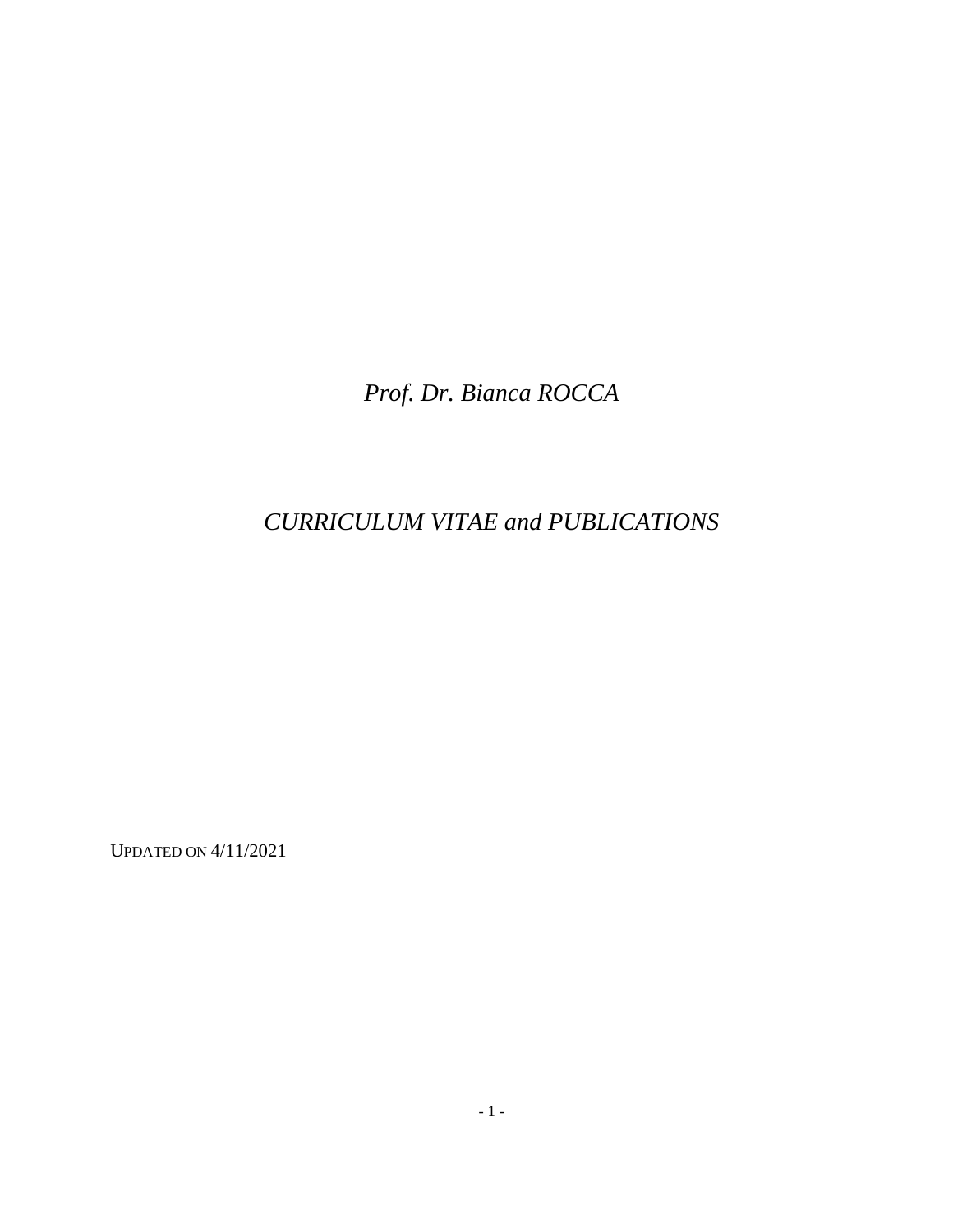### **EDUCATION AND TRAINING**

| 23/10/1989 | <b>Medical Degree, Cum Laude</b> – Catholic University School of Medicine,<br>Rome, Italy.                                                                                |
|------------|---------------------------------------------------------------------------------------------------------------------------------------------------------------------------|
| 06/1990    | First Certificate in English. University of Cambridge (UK).                                                                                                               |
| 23/10/1995 | PhD. Experimental Oncology. University of Pisa, Pisa, Italy                                                                                                               |
| 20/11/1996 | <b>Hematology Fellowship, cum laude.</b> Catholic University School of Medicine,                                                                                          |
| 1995-1998  | <b>Postdoctoral Fellow - Center for Experimental Therapeutics, Department of</b><br>Pharmacology, University of Pennsylvania School of Medicine, Philadelphia,<br>PA, USA |

#### **PROFESSIONAL EXPERIENCE**

| 09/2000-08/2001    | <b>Research Associate, Research Center of Pathophysiology of Haemostasis,</b><br>Catholic University, Rome, Italy                                                          |
|--------------------|----------------------------------------------------------------------------------------------------------------------------------------------------------------------------|
| 2001-2004          | <b>Clinical Fellow, Department of Internal Medicine and Center for Thrombotic</b><br>Haemorrhagic Diseases. Catholic University School of Medicine, Rome,<br>and<br>Italy. |
| 2005-2007          | Adjunct Professor of Pharmacology, 2nd School of Medicine, 'La Sapienza'<br>University, Rome, Italy                                                                        |
| 2007-2016          | Assistant Professor of Pharmacology, Institute of Pharmacology, Catholic<br>University of Rome, Italy                                                                      |
| 2012-2015          | <b>Board of the PhD program</b> 'Pathophysiology and Pharmacology of<br>Haemostasis and Thrombosis', Catholic University School of Medicine, Rome,<br>Italy                |
| 2013-2018          | <b>Board of the PhD program</b> 'Biomedical Sciences and Public Health',<br>Catholic University School of Medicine, Rome, Italy                                            |
| 2018-present       | Board of the PhD program 'Experimental and Translational Medicine'<br>Catholic University School of Medicine, Rome, Italy                                                  |
| $2016$ -present    | Associate Professor of Pharmacology, Institute of Pharmacology, Catholic<br>University of Rome, Italy                                                                      |
| $06/2021$ -present | National Scientific Certification (ASN) as <b>Full Professor in Pharmacology</b>                                                                                           |

# **INTERNATIONAL APPOINTMENTS, PARTICIPATION TO INTERNATIONAL TASK FORCES AND**

## **GUIDELINES**

- 06/2012-2014 *Elected Member of the* '*Nucleus of the Working Group on Thrombosis*' della *European Society of Cardiology*,
- 10/2014-2016 *Treasurer,* Working Group of Thrombosis, European Society of Cardiology (http://www.escardio.org/The-ESC/Communities/Working-Groups/Working-Group-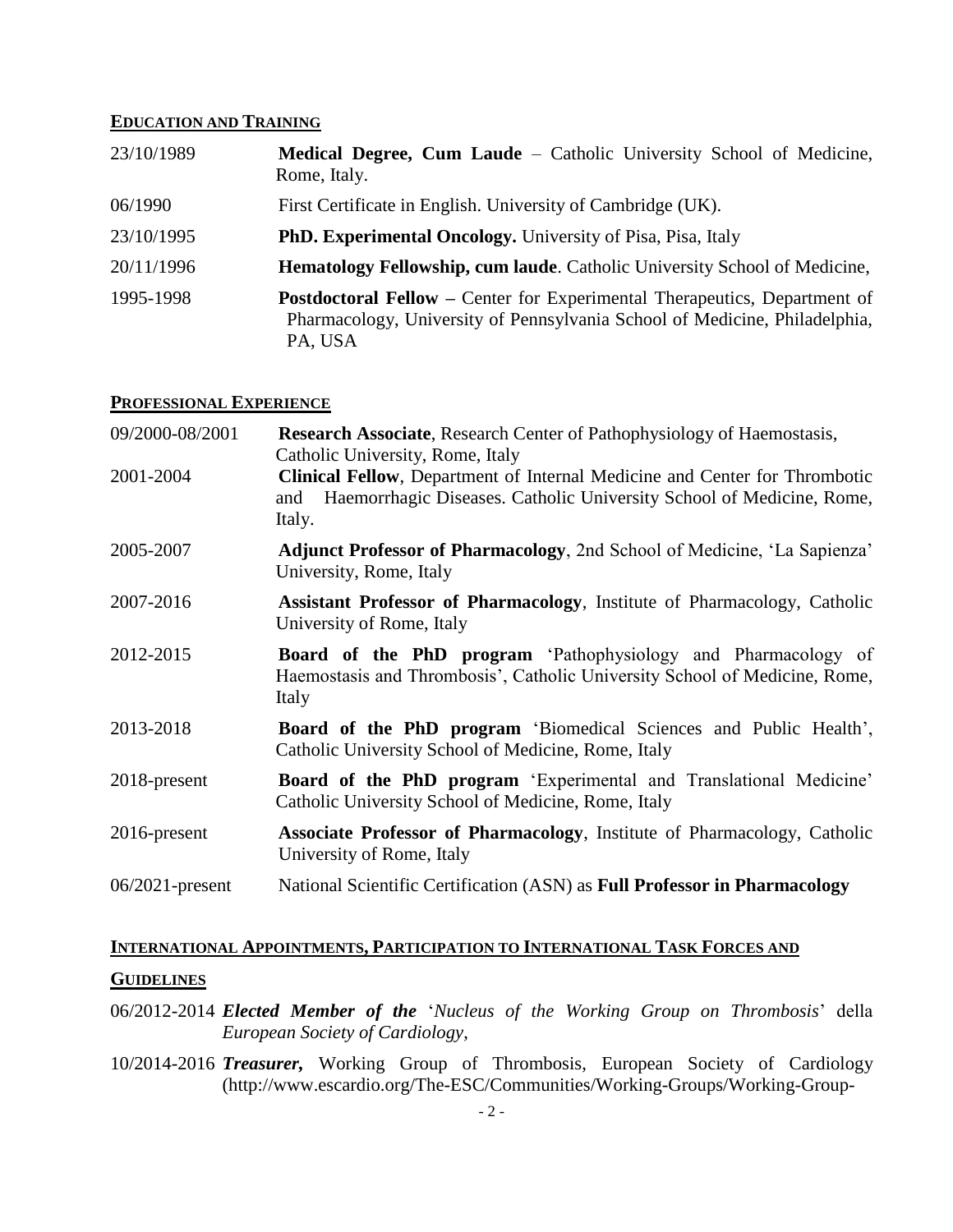on-Zhrombosis/About/ Nucleus-2014-2016)

- 09/2015 '*Top Italian Scientists*' [\(http://www.topitalianscientists.org/top](http://www.topitalianscientists.org/top) italian\_scientists\_VIA-Academy.aspx?Cerca=bianca%20rocca)
- 2016-2017 *Co-Chair International Task Force* ESC scientific document 'Joint consensus document from EHRA/WG Thrombosis, endorsed by HRS, APHRS, Saheart and SOLEACE – on antithrombotic therapy in valvular Atrial Fibrillation'. ESC Working Group on Thrombosis
- 2016-2017 *Member of the International Task Force '*Antiplatelet drug therapy'. Working Group on Thrombosis, European Society of Cardiology
- 2015 *Vice-Chairperson* European Society of Cardiology Working Group on Thrombosis
- 2016-2018 *Chairperson***,** European Society of Cardiology Working Group on Thrombosis

[\(https://www.escardio.org/Working-groups/Working-Group-on-Thrombosis/nucleus](https://www.escardio.org/Working-groups/Working-Group-on-Thrombosis/nucleus-and-structure)[and-structure\)](https://www.escardio.org/Working-groups/Working-Group-on-Thrombosis/nucleus-and-structure)

- 2017-2018 *Coordinator of the International Task Force* for the ESC scientific document 'Body mass and antithrombotic drugs' European Society of Cardiology Working Group on Thrombosis.
- 2017-2019 *Scientific Board of* Clinical Pharmacology, Italian Society of Pharmacology
- 2017-present *Scientific Board of* the 'Aterosclerosi Trombosi e Biologia Vascolare' [https://atbv.it/organi-](https://atbv.it/organi-%20direttivi/) direttivi/
- 2017-2018 *Member of the International Task Force of the 2018 ESC guidelines on cardiovascular disease in pregnancy*. European Society of Cardiology
- 2017-2019 *Member of the International Task Force of the 2019 ESC guidelines on Diabetes and pre-Diabetes*. European Society of Cardiology
- 2018-2020 *Immediate Past-Chairperson*, European Society of Cardiology Working Group on **Thrombosis**
- 2018-2020 Member of the *Congress Programme Committee*, European Society of Cardiology
- 2018-2020 *Ex Officio nucleus Member*, European Society of Cardiology Working Group on Aorta and Peripheral Vascular Disease.
- 2018-2020 *Co-Chair of the International Task Force,* ESC scientific document for Antithrombotic Therapy in patients with Acute Coronary Syndrome complicated by Cardiogenic Shock or out-of-hospital cardiac arrest, ESC Working Group on Thrombosis, in association with the Acute Cardiovascular Care Association and European Association of Percutaneous Cardiovascular Interventions.
- 2018-present *Fellow* of the European Society of Cardiology
- 2020-present *Ex-Officio Nucleus Member,* European Society of Cardiology Working Group on Thrombosis
- 2020-present Member *Congress Programme Committee*, European Society of Cardiology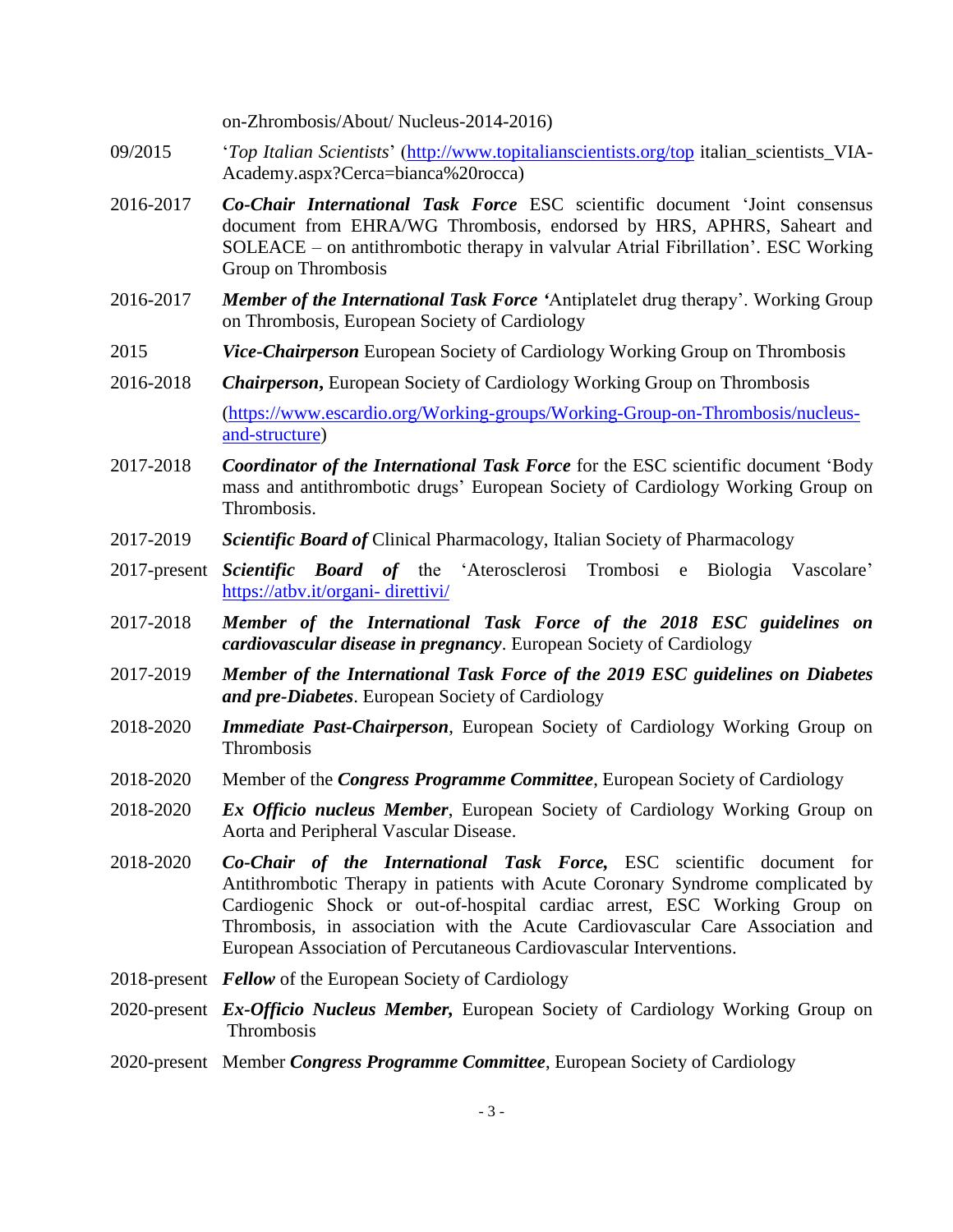- 2021-present Member *of the International Task Force of the European Hematology Association Guidelines on Management of anti-thrombotic treatment in thrombocytopenic patients* on behalf of the European Society of Cardiology Working Group on **Thrombosis**
- 2021-present Co-Chair *European Certificate of Advanced Studies in Antithrombotic Management* from the University of Maastricht, The Netherlands (Chair Prof. Hugo Ten Cate).

#### **INTERNATIONAL AND NATIONAL GRANTS**

- 2003-2007 FIRB Progetto negoziale: 'Determinants of the individual responses to COX inhibitors in elderly: new molecular targets' Funded by the Italian Ministry of University and Research MIUR, cod RBNE01A882\_005.
- 2004-2010 'Eicosanoids and nitric oxide: mediators of cardiovascular, cerebral and neoplastic diseases (EICOSANOX)'. Frame Program 6 (FP6), grant LSHMCT-2004-005033.
- 2009-2015 'Surrogate markers for Micro- and Macro-vascular hard endpoints for Innovative diabetes Tools (SUMMIT)'. Seventh Framework Program, FP7/2007-2013, for the Innovative Medicine Iniziative, grant IMI/115006.
- 2012-2017 'Platelet Activation in Type 2 Diabetic Patients with Stable Coronary Artery Disease: Insights into their Thrombotic Propensity using a Genome-Wide Approach', funded by the Fondazione CARIPLO. rif. 2011-0473.
- 2016-2021 'New strategies of antiplatelet prophylaxis in essential thrombocythemia: different regimens of low-doses of acetylsalycilic acid' funded by the Agenzia Italiana del Farmaco (AIFA) Rif. AIFA FARM12Y8H.
- 2018-2023 Aspirin for Cancer Prevention Collaboration (AsCaP). A Study of Platelet Activation and Inhibition in Patients with Colorectal, Breast or Prostate Cancer. Funded by the Cancer Research, UK.
- 2019-2024 'Pharmacological Effects of Different Aspirin Dose Regimens', funded by the British Heart Foundation, funding no. FS/18/49/33752 (PI Prof. Robert Storey, Univ. Of Sheffield)

#### **AWARDS**

2015-present Scientific Expert for Research and Science, Italian Ministry of the University (MIUR). 12/2017 Special note of thanks from the *American Society for Clinical Pharmacology and* 

*Therapeutics* for contribution as Reviewer of the ASCPT Journals

- 08/2018 *Certificate of Achievement* in recognition of the outstanding contribution in contribution in serving as *Chairperson of the ESC Working group on Thrombosis*
- 01/2019 *Distinguished Reviewer Award*, European Heart Journal Cardiovascular Pharmacotherapy
- 08/2019 *Certificate of Appreciation* in recognition of the *outstanding contribution to the 2019 ESC Guidelines on diabetes, prediabetes and cardiovascular diseases*, from the ESC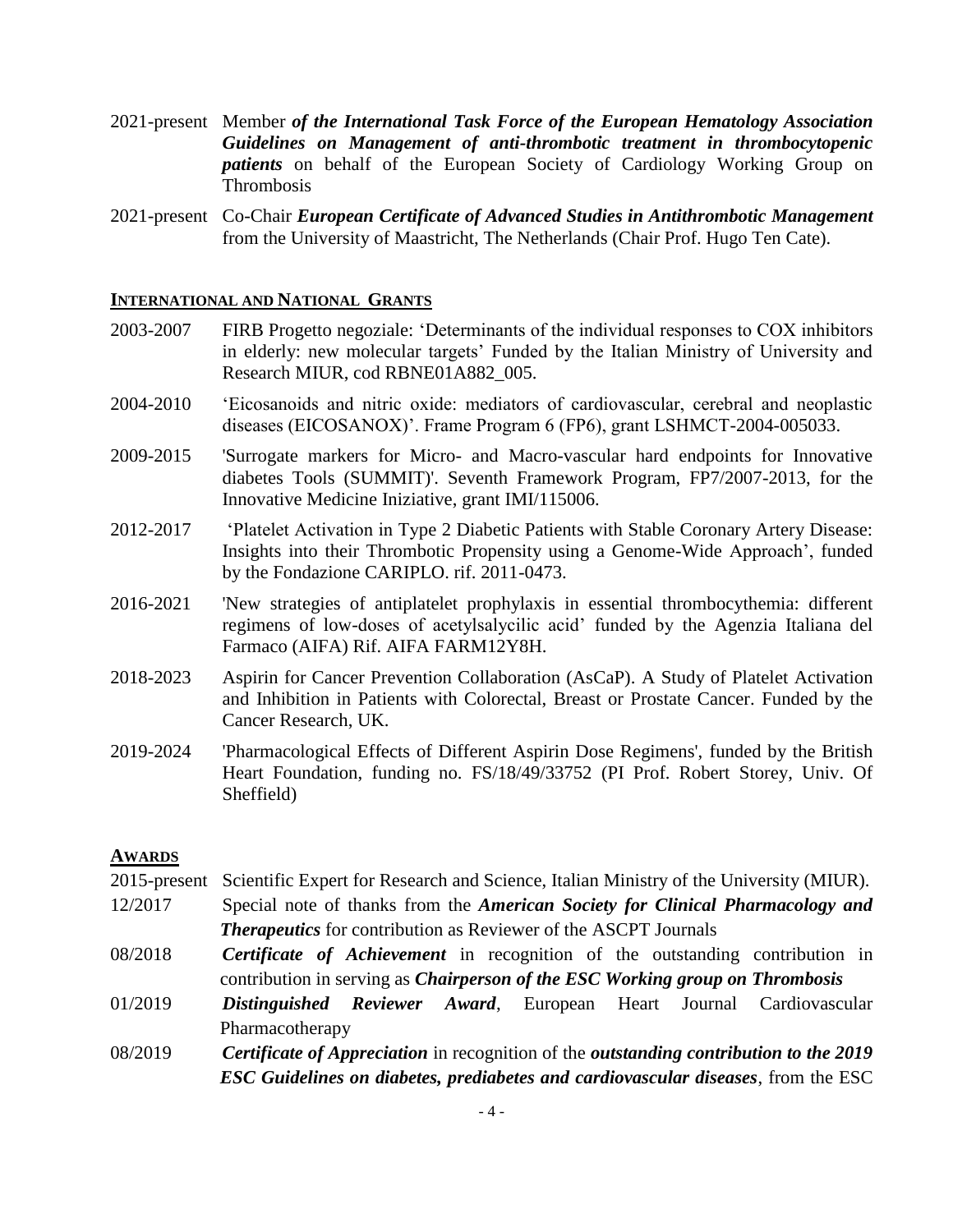# Committee for Practice Guidelines

# **EDITORIAL BOARDS**

| 2010-2012 | Editor-in-Chief, 'Frontiers in Pharmacology of Thrombosis'                                                                                        |  |
|-----------|---------------------------------------------------------------------------------------------------------------------------------------------------|--|
| 2013-2020 | Editorial Board 'Pharmacology Research & Perspectives'                                                                                            |  |
|           | 2015-present Editorial Board <i>European Heart Journal – Cardiovascular Pharmacotherapy</i><br>(http://ehjcvp.oxfordjournals.org),                |  |
|           | 2018-present Assistant Editor<br>Research<br>Vascular<br>Disease<br>Diabetes<br>and<br>(https://journals.sagepub.com/editorial-board/DVR)         |  |
|           | 2019-present Advisory Board: <i>Pharmadvances</i> . http://www.pharmadvances.com/organisation                                                     |  |
|           | 2019-present Review Editor, Editorial Board of Inflammation Pharmacology, specialty section of                                                    |  |
|           | Frontiers in Immunology and <i>Frontiers in Pharmacology</i> .                                                                                    |  |
|           | 2020-present Associate Editor: Cardiovascular Drugs and Therapy, sezione Clinical Pharmacology,<br>https://www.springer.com/journal/10557/editors |  |

# **GRANT REVIEWER**

- Grant Reviewer for national Bodies: *University of Messina, Naples and for the , MIUR.*

- Grant Reviewer for national Bodies:

*University of Oslo (Norway),* 

*University of Leuven (Belgium),* 

*European Society of Cardiology,* 

*The Netherland Organization for Health Research and Development.*

# **AFFILIATION TO NATIONAL AND INTERNATIONAL SOCIETIES**

| 03/2006-present    | Working Group on Thrombosis, European Society of Cardiology                                      |
|--------------------|--------------------------------------------------------------------------------------------------|
| $02/2007$ -present | Società Italiana di Farmacologia                                                                 |
| $02/2008$ -present | Working Group of Cardiovascular Pharmacology and Drug Therapy, European<br>Society of Cardiology |
| 2017-present       | Sezione di Farmacologia Clinica, Società Italiana di Farmacologia                                |
| 2021-present       | Societa' Italiana Studio Emostasi e Trombosi (SISET)                                             |

## **INVITED SPEAKER TO NATIONAL AND INTERNATIONAL SCIENTIFIC MEETINGS**

Prof. Rocca has been invited as speaker to over 150 national and international scientific meetings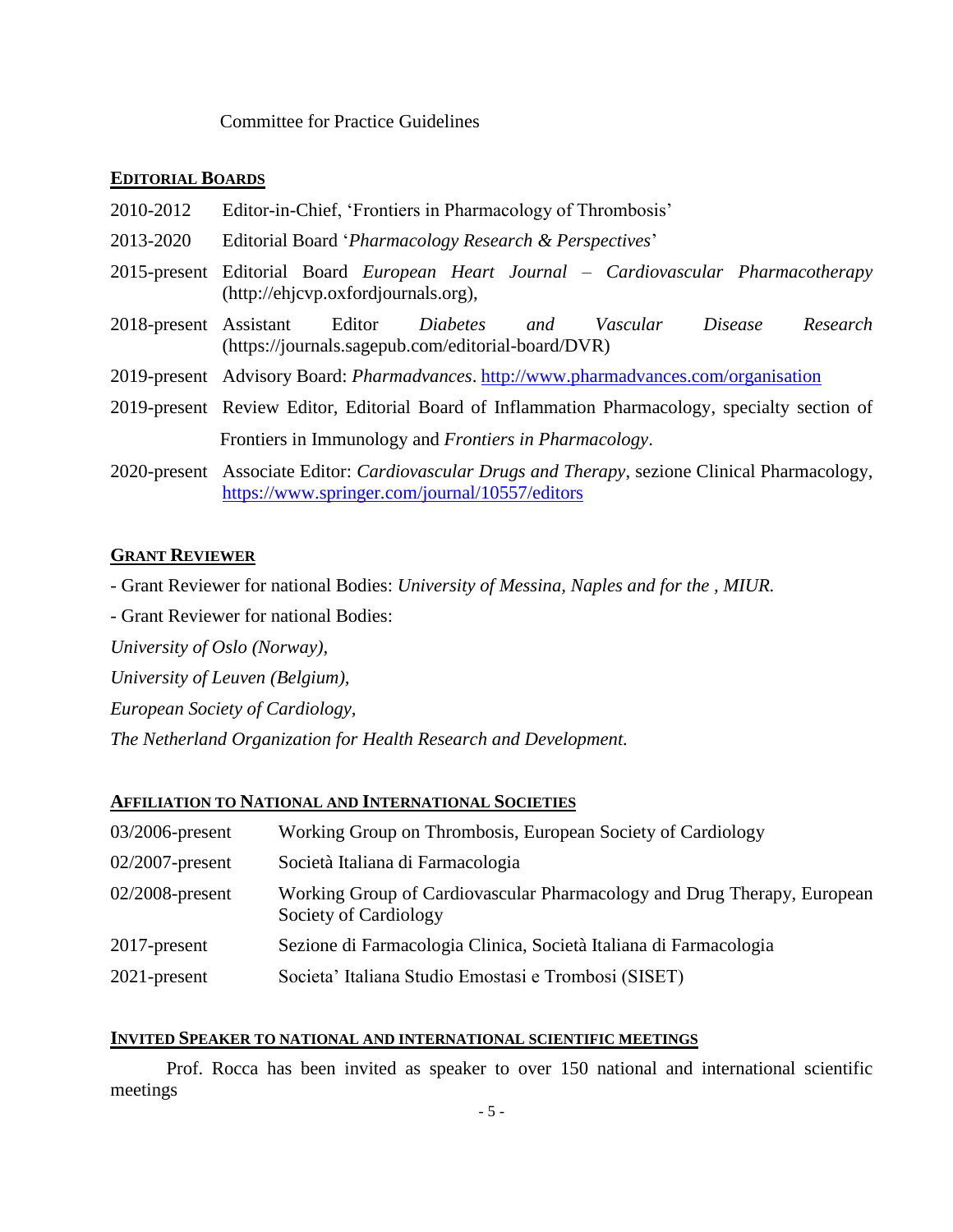#### **SCIENTIFIC FIELDS OF INTEREST**

Main scientific interests are: cardiovascular pharmacology, antithrombotic drugs, eicosanoids, haemostasis, platelets, non-steroidal anti-inflammatory drugs, cardiovascular diseases.

#### **BIBLIOMETRIC INDEXES**

| <b>Original Articles:</b>                    | 151           |
|----------------------------------------------|---------------|
| <b>H-index Google Scholar:</b>               | 48            |
| <b>Number of citations (Google Scholar):</b> | <b>13,600</b> |

#### **ARTICLES AND REVIEWS ON PUBMED OVER THE PAST 10 YEARS (2010-2021)**

**1.** Tosetto A, **Rocca B**, Petrucci B, Betti S, Soldati D, Rossi E, Timillero A, Cavalca V, Porro B, Iurlo A, Cattaneo D, Bucelli C, Dragani A, Di Ianni M, Ranalli P, Palandri F, Vianelli M, Beggiato E, Lanzarone G, Ruggeri M , Carli G, Elli EM, Priolo S, Randi ML, Bertozzi I, Loscocco G, Ricco A, Specchia G, Vannucchi AM, Rodeghiero F, De Stefano V, Patrono C<sup>\*</sup> for the Aspirin Regimens in EsSential thrombocythemia (ARES) Investigators. Association of platelet thromboxane inhibition by low-dose aspirin with platelet count and cytoreductive therapy in essential thrombocythemia. *Clin Pharm Ther*. Epub Ahead of Print. *Rocca B corresponding Author*.

**2.** Richter D, Guasti L, Walker D, Lambrinou E, Lionis C, Abreu A, Savelieva I, Fumagalli S, Bo M, **Rocca B**, Jensen MT, Pierard L, Sudano I, Aboyans V, Asteggiano R. Frailty in cardiology: definition, assessment and clinical implications for general cardiology. A consensus document of the Council for Cardiology Practice (CCP), Acute Cardiovascular Care Association (ACCA), Association of Cardiovascular Nursing and Allied Professions (ACNAP), European Association of Preventive Cardiology (EAPC), European Heart Rhythm Association (EHRA), Council on Valvular Heart Diseases (VHD), Council on Hypertension (CHT), Council of Cardio-Oncology (CCO), Working Group (WG) Aorta and Peripheral Vascular Diseases, WG e-Cardiology, WG Thrombosis, of the European Society of Cardiology, European Primary Care Cardiology Society (EPCCS) *Eur J Prev Cardiol.* 2021 Epub Ahead of Print

3. Patrono C, **Rocca B**. Aspirin at 120: Retiring, recombining, or repurposing? *Res Pract Thromb Haemost.* 2021;5(4):e12516.

4. Ajjan RA, Kietsiriroje N, Badimon L, Vilahur G, Gorog DA, Angiolillo DJ, Russell DR, **Rocca B**, Storey RF. Antithrombotic therapy in diabetes: which, when, and for how long? *Eur Hear J*. 2021; 42(23):2235-2259.

5. Ten Berg J, Sibbing D, **Rocca B**, Van Belle E, Chevalier B, Collet JP, Dudek D, Gilard M, Gorog DA, Grapsa J, Grove EL, Lancellotti P, Petronio AS, Rubboli A, Torracca L, Vilahur G, Witkowski A, Mehilli J (in stampa). Management of antithrombotic therapy in patients undergoing transcatheter aortic valve implantation: a consensus document of the ESC Working Group on Thrombosis and the European Association of Percutaneous Cardiovascular Interventions (EAPCI), in collaboration with the ESC Council on Valvular Heart Disease. *Eur Hear J*. 2021 42(23):2265-2269.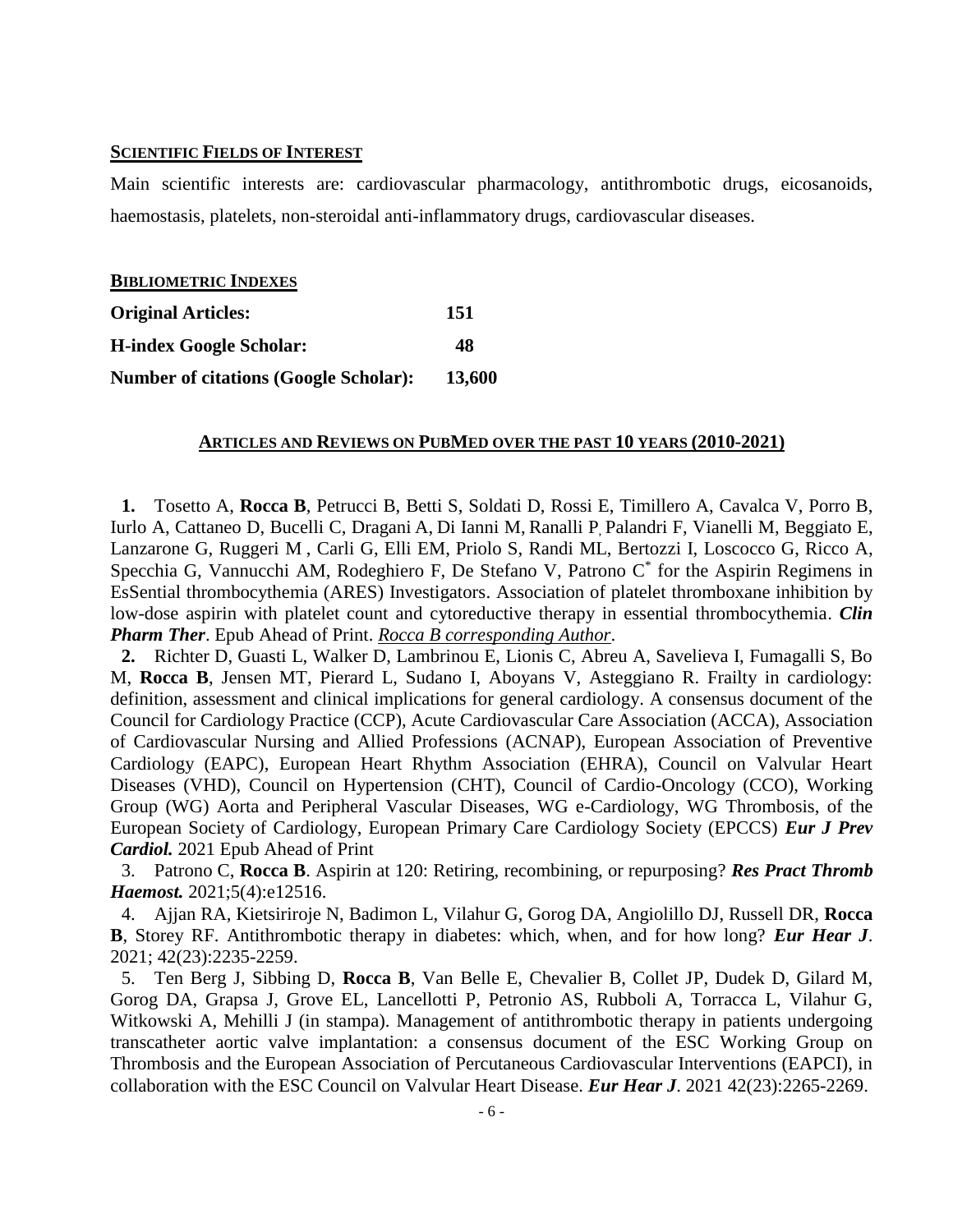6. Gorog DA, Price S, Sibbing D, Baumbach A, Capodanno D, Gigante B, Halvorsen S, Huber K, Lettino M, Leonardi S, Morais J, Rubboli A, Siller-Matula JM, Storey RF, Vranckx P, **Rocca B**. Antithrombotic therapy in patients with acute coronary syndrome complicated by cardiogenic shock or out-of-hospital cardiac arrest: a Joint Position Paper from the European Society of Cardiology (ESC) Working Group on Thrombosis, in association with the Acute Cardiovascular Care Association (ACCA) and European Association of Percutaneous Cardiovascular Interventions (EAPCI). *Eur Heart J Cardiovasc Pharmacother*. 2021;7:125-140.

7. **Rocca B**, Peter K. Platelets, coagulation and the vascular wall The quest to better understand and smarten up our therapeutic targeting of this triad in primary and secondary prevention of cardiovascular events .*Cardiovasc Res*. 2021; 117(9):1998-2000**.**

8. **Rocca B**, De Cristofaro R. Sirtuin 5, vascular endothelium and fibrinolysis: a deadly embrace? *Cardiovasc Res*. 2021; 117(10):2145-2147.

9. Badimon L, Vilahur G, **Rocca B**, Patrono C. The Key Contribution Of Platelet And Vascular Arachidonic Acid Metabolism To The Pathophysiology Of Atherothrombosis. *Cardiovasc Res*. 2021;117:2001-2015. (BR corresponding Author).

10. Rubboli A, Fresco C, Paciaroni M, **Rocca B**, Pecora D, Enea I, Cuccia C, Patti G (in stampa). How lower doses of direct oral anticoagulants are interpreted in clinical practice: a national survey of the Italian Atherosclerosis, Thrombosis and Vascular Biology (ATVB) Study Group. *J Cardiovasc Med*. Epub Ahead of Print.

11. Drew DA, Schuck MM, Magicheva-Gupta MV, Stewart KO, Gilpin KK, Miller P, Parziale MP, Pond EN, Takacsi-Nagy O, Zerjav DC, Chin SM, Mackinnon Krems J, Meixell D, Joshi AD, Ma W, Colizzo FP, Carolan PJ, Nishioka NS, Staller K, Richter JM, Khalili H, Gala MK, Garber JJ, Chung DC, Yarze JC, Zukerberg L, Petrucci G, **Rocca B**, Patrono C, Milne GL, Wang M, Chan AT. (2020). Effect of Low-dose and Standard-dose Aspirin on PGE 2 Biosynthesis Among Individuals with Colorectal Adenomas: A Randomized Clinical Trial. *Cancer Prevention Res.* 2020;13: 877-888.

12. Parker WAE, Gorog DA, Geisler T, Vilahur G, Sibbing D, **Rocca B**, Storey RF. Prevention of stroke in patients with chronic coronary syndromes or peripheral arterial disease. *Eur Hear J Suppl*. 2020; 22:26-34.

13. **Rocca B**, Tosetto A, Betti S, Soldati D, Petrucci G, Rossi E, Timillero A, Cavalca V, Porro B, Iurlo A, Cattaneo D, Bucelli C, Dragani A, Di Ianni M, Ranalli P, Palandri F, Vianelli N, Beggiato E, Lanzarone G, Ruggeri M, Carli G, Elli EM, Carpenedo M, Randi ML, Bertozzi I, Paoli C, Specchia G, Ricco A, Vannucchi AM, Rodeghiero F, Patrono C, De Stefano V. A randomized double-blind trial of 3 aspirin regimens to optimize antiplatelet therapy in essential thrombocythemia *Blood.* 2020;136(2):171-182.

14. Sacco M, Ranalli P, Lancellotti S, Petrucci G, Dragani A, **Rocca B** and De Cristofaro R. Increased Von Willebrand Factor levels in Polycythemia Vera and phenotypic differences with Essential Thrombocythemia. *Res Pract Thromb Haemost*. (Rocca B corresponding Author). 2020; 4:413-421.

15. Walker J, Cattaneo M, Badimon L, Agnelli G, Chan AT, Lanas A, **Rocca B**, Rothwell P, Patrignani P, Langley R, Vilahur G, Cosentino F (2020).Highlights from the 2019 International Aspirin Foundation Scientific Conference, Rome, 28 June 2019: benefits and risks of antithrombotic therapy for cardiovascular disease prevention. *Ecancermedicalscience*, ISSN: 1754-6605.

16. Santilli F, Zaccardi F, Liani R, Petrucci G, Simeone P, Pitocco D, Tripaldi R, Rizzi A, Formoso G, Pontecorvi A, Angelucci E, Pagliaccia F, Golato M, De Leva F, Vitacolonna E, **Rocca B**, Consoli A, Patrono C. In vivo thromboxane-dependent platelet activation is persistently enhanced in subjects with impaired glucose tolerance. *Diabetes Metab Res Rev*. 2020;36:e3232.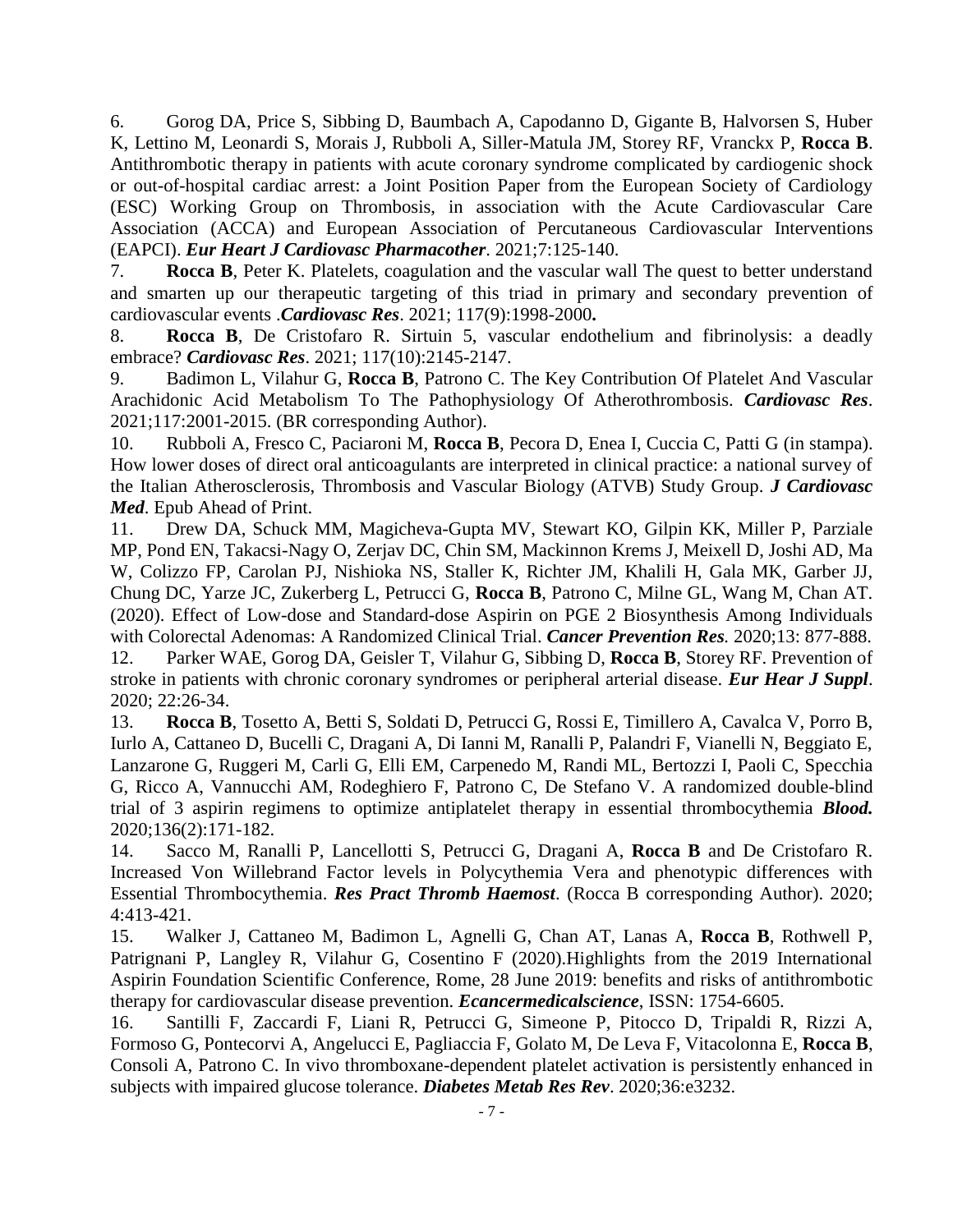17. **Rocca B,** Patrono C. Aspirin in the primary prevention of cardiovascular disease in diabetes mellitus: A new perspective. *Diab Res Clin Pract*, 2020;160: 108008,

18. Rubboli A, Barbaresi E, **Rocca B**. From the Choice of a Regimen to the Choice of an Intensity: Changing Perspective in the Antithrombotic Therapy of Atrial Fibrillation Patients Undergoing Percutaneous Coronary Intervention. 2019, Cardiovasc Drugs Ther. 34:143-144.

19. **Rocca B**, Rubboli A, Zaccardi F. Antithrombotic therapy and revascularisation strategies in people with diabetes and coronary artery disease. *Eur J Prev Cardiol*. 2019;26 (2\_suppl):92-105.

20. Patrono C, **Rocca B**. Measurement of Thromboxane Biosynthesis in Health and Disease. *Front Pharmacol*. 2019;10.

21. Cosentino F, Grant PJ, Aboyans V, Bailey CJ, Ceriello A, Delgado V, Federici M, Filippatos G, Grobbee DE, Hansen TB, Huikuri HV, Johansson I, Jüni P, Lettino M, Marx N, Mellbin LG, Östgren CJ, **Rocca B**, Roffi M, Sattar N, Seferović PM, Sousa-Uva M, Valensi P, Wheeler DC; ESC Scientific Document Group. 2019 ESC Guidelines on diabetes, pre-diabetes, and cardiovascular diseases developed in collaboration with the EASD. *Eur Heart J.* 2020;41(2):255-323.

22. Petrucci G, Zaccardi F, Giaretta A, Cavalca V, Capristo E, Cardillo C, Pitocco D, Porro B, Schinzari F, Toffolo G, Tremoli E, **Rocca B**. Obesity is associated with impaired responsiveness to once-daily low-dose aspirin and in vivo platelet activation. *J Thromb Haemost.* 2019;17(6):885-895.

23. Parker WAE, Orme RC, Hanson J, Stokes HM, Bridge CM, Shaw PA, Sumaya W, Thorneycroft K, Petrucci G, Porro B, Judge HM, Ajjan RA, **Rocca B**, Storey RF. Very-low-dose twice-daily aspirin maintains platelet inhibition and improves haemostasis during dual-antiplatelet therapy for acute coronary syndrome. *Platelets*. 2019;13:1-10.

24. Porro B, Di Minno A, **Rocca B**, Fiorelli S, Eligini S, Turnu L, Barbieri S, Parolari A, Tremoli E, Cavalca V. Characterization of aspirin esterase activity in health and disease: In vitro and ex vivo studies. *Biochem Pharmacol*. 2019;163:119-127.

25. Habib A, Petrucci G, **Rocca B**. Pathophysiology of Thrombosis in Peripheral Artery Disease. *Curr Vasc Pharmacol*. 2020;18(3):204-214.

26. Pozzoli G, Marei HE, Althani A, Boninsegna A, Casalbore P, Marlier LNJL, Lanzilli G, Zonfrillo M, Petrucci G, **Rocca B**, Navarra P, Sgambato A, Cenciarelli C. Aspirin inhibits cancer stem cells properties and growth of glioblastoma multiforme through Rb1 pathway modulation. *J Cell Physiol*. 2019 Jan 30

27. Lip GYH, Collet JP, Haude M, Byrne R, Chung EH, Fauchier L, Halvorsen S, Lau D, Lopez-Cabanillas N, Lettino M, Marin F, Obel I, Rubboli A, Storey RF, Valgimigli M, Huber K; Potpara T, Blomström Lundqvist C, Crijns H, Steffel J, Heidbüchel H, Stankovic G, Airaksinen J, Ten Berg JM, Capodanno D, James S, Bueno H, Morais J, Sibbing D, **Rocca B,** Hsieh MH, Akoum N, Lockwood DJ, Gomez Flores JR, Jardine R. 2018 Joint European consensus document on the management of antithrombotic therapy in atrial fibrillation patients presenting with acute coronary syndrome and/or undergoing percutaneous cardiovascular interventions: a joint consensus document of the European Heart Rhythm Association (EHRA), European Society of Cardiology Working Group on Thrombosis, European Association of Percutaneous Cardiovascular Interventions (EAPCI), and European Association of Acute Cardiac Care (ACCA) endorsed by the Heart Rhythm Society (HRS), Asia-Pacific Heart Rhythm Society (APHRS), Latin America Heart Rhythm Society (LAHRS), and Cardiac Arrhythmia Society of Southern Africa (CASSA). *Europace***.** 2018 21(2):192-193.

28. Regitz-Zagrosek V, Roos-Hesselink JW, Bauersachs J, Blomström-Lundqvist C, Cífková R, De Bonis M, Iung B, Johnson MR, Kintscher U, Kranke P, Lang IM, Morais J, Pieper PG, Presbitero P, Price S, Rosano GMC, Seeland U, Simoncini T, Swan L, Warnes CA; Deaton C, Simpson IA, Aboyans V, Agewall S, Barbato E, Calda P, Coca A, Coman IM, De Backer J, Delgado V, Di Salvo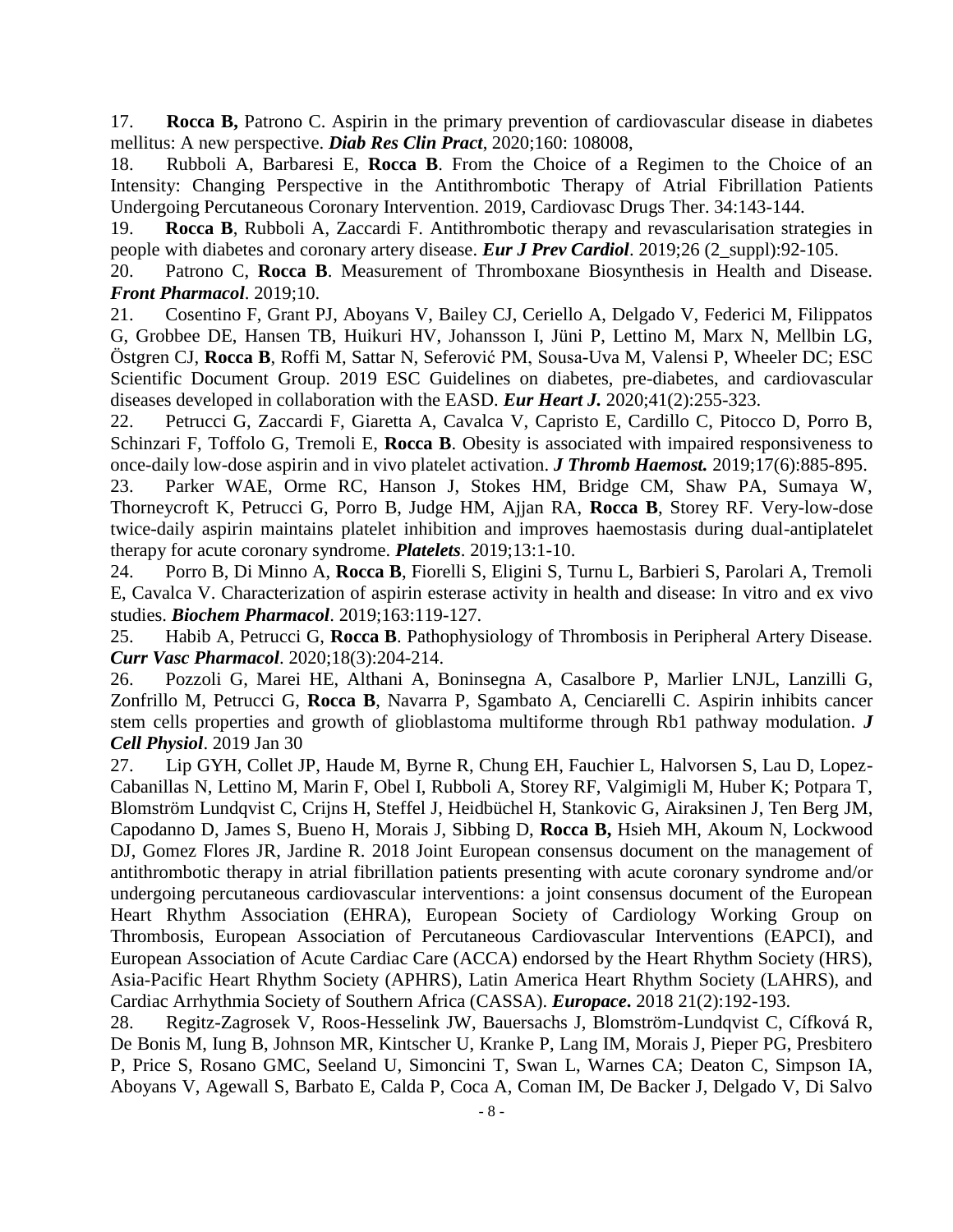G, Fitzsimmons S, Fitzsimons D, Garbi M, Gevaert S, Hindricks G, Jondeau G, Kluin J, Lionis C, McDonagh TA, Meier P, Moons P, Pantazis A, Piepoli MF, **Rocca B**, Roffi M, Rosenkranz S, Sarkozy A, Shlyakhto E, Silversides CK, Sliwa K, Sousa-Uva M, Tamargo J, Thorne S, Van de Velde M, Williams B, Zamorano JL, Windecker S, Aboyans V, Agewall S, Barbato E, Bueno H, Coca A, Collet JP, Coman IM, Dean V, Delgado V, Fitzsimons D, Gaemperli O, Hindricks G, Iung B, Jüni P, Katus HA, Knuuti J, Lancellotti P, Leclercq C, McDonagh TA, Piepoli MF, Ponikowski P, Richter DJ, Roffi M, Shlyakhto E, Simpson IA, Sousa-Uva M, Zamorano JL, Hammoudi N, Piruzyan A, Mascherbauer J, Samadov F, Prystrom A, Pasquet A, Caluk J, Gotcheva N, Skoric B, Heracleous H, Vejlstrup N, Maser M, Kaaja RJ, Srbinovska-Kostovska E, Mounier-Vehier C, Vakhtangadze T, Rybak K, Giannakoulas G, Kiss RG, Thrainsdottir IS, Erwin RJ, Porter A, Geraci G, Ibrahimi P, Lunegova O, Mintale I, Kadri Z, Benlamin H, Barysiene J, Banu CA, Caruana M, Gratii C, Haddour L, Bouma BJ, Estensen ME, Hoffman P, Petris AO, Moiseeva O, Bertelli L, Tesic BV, Dubrava J, Koželj M, Prieto-Arévalo R, Furenäs E, Schwerzmann M, Mourali MS, Ozer N, Mitchenko O, Nelson-Piercy C. 2018 ESC Guidelines for the management of cardiovascular diseases during pregnancy*. Eur Heart J***.** 2018;39(34):3165-3241.

29. De Stefano V, **Rocca B**, Tosetto A, Soldati D, Petrucci G, Beggiato E, Bertozzi I, Betti S, Carli G, Carpenedo M, Cattaneo D, Cavalca V, Dragani A, Elli E, Finazzi G, Iurlo A, Lanzarone G, Lissandrini L, Palandri F, Paoli C, Rambaldi A, Ranalli P, Randi ML, Ricco A, Rossi E, Ruggeri M, Specchia G, Timillero A, Turnu L, Vianelli N, Vannucchi AM, Rodeghiero F, Patrono C. The Aspirin Regimens in Essential Thrombocythemia (ARES) phase II randomized trial design - implementation of the serum thromboxane B2 assay as an evaluation tool of different aspirin dosing regimens in the clinical setting. 2018 *Blood Cancer Journal*. 8(6):49. De Stefano V and **Rocca B** co-first Authors

30. **Rocca B**, Fox KAA, Ajjan RA, Andreotti F, Baigent C, Collet JP, Grove EL, Halvorsen S, Huber K, Morais J, Patrono C, Rubboli A, Seljeflot I, Sibbing D, Siegbahn A, Ten Berg J, Vilahur G, Verheugt FWA, Wallentin L, Weiss TW, Wojta J, Storey RF. Antithrombotic therapy and body mass: an expert position paper of the ESC Working Group on Thrombosis. *Eur Heart J*. 2018;39(19):1672- 1686.

31. Spinthakis N, Farag M, **Rocca B**, Gorog DA. More, More, More: Reducing Thrombosis in Acute Coronary Syndromes Beyond Dual Antiplatelet Therapy-Current Data and Future Directions. *J Am Heart Assoc*. 2018 ;7(3). pii: e007754. doi: 10.1161/JAHA.117.007754.

32. Walker J, Hutchison P, Ge J, Zhao D, Wang Y, Rothwell PM, Gaziano JM, Chan A, Burn J, Chia J, Langley R, O'Donnell V, **Rocca B**, Hawkey C. Aspirin: 120 years of innovation. A report from the 2017 Scientific Conference of the International Aspirin Foundation, 14 September 2017, Charité, Berlin. *Ecancermedicalscience*. 2018; 12:813. doi: 10.3332/ecancer.2018.813.

33. Borst O, Munzer P, Alnaggar N, Geue s, Tegtmeyer r, Rath d, Droppa m, Seizer P, Heitmeier S, Heemskerk JWM, Jennings LK, Storey RF, Angiolillo DJ, **Rocca B**, Spronk H, Ten Cate H, Gawaz M, Geisler T. Inhibitory mechanisms of very low dose rivaroxaban in non-ST-elevation myocardial infarction. *Blood Adv*, ISSN: 2473-9537. 2018; 2(6):715-730

34. van Zuydam NR, Ahlqvist E, Sandholm N, Deshmukh H, Rayner NW, Abdalla M, Ladenvall C, Ziemek D, Fauman E, Robertson NR, McKeigue PM, Valo E, Forsblom C, Harjutsalo V; Finnish Diabetic Nephropathy Study (FinnDiane), Perna A, Rurali E, Marcovecchio ML, Igo RP Jr, Salem RM, Perico N, Lajer M, Käräjämäki A, Imamura M, Kubo M, Takahashi A, Sim X, Liu J, van Dam RM, Jiang G, Tam CHT, Luk AOY, Lee HM, Lim CKP, Szeto CC, So WY, Chan JCN; Hong Kong Diabetes Registry Theme-based Research Scheme Project Group, Ang SF, Dorajoo R, Wang L, Clara TSH, McKnight AJ, Duffy S; Warren 3 and Genetics of Kidneys in Diabetes (GoKinD) Study Group, Pezzolesi MG; GENIE (GEnetics of Nephropathy an International Effort) Consortium, Marre M,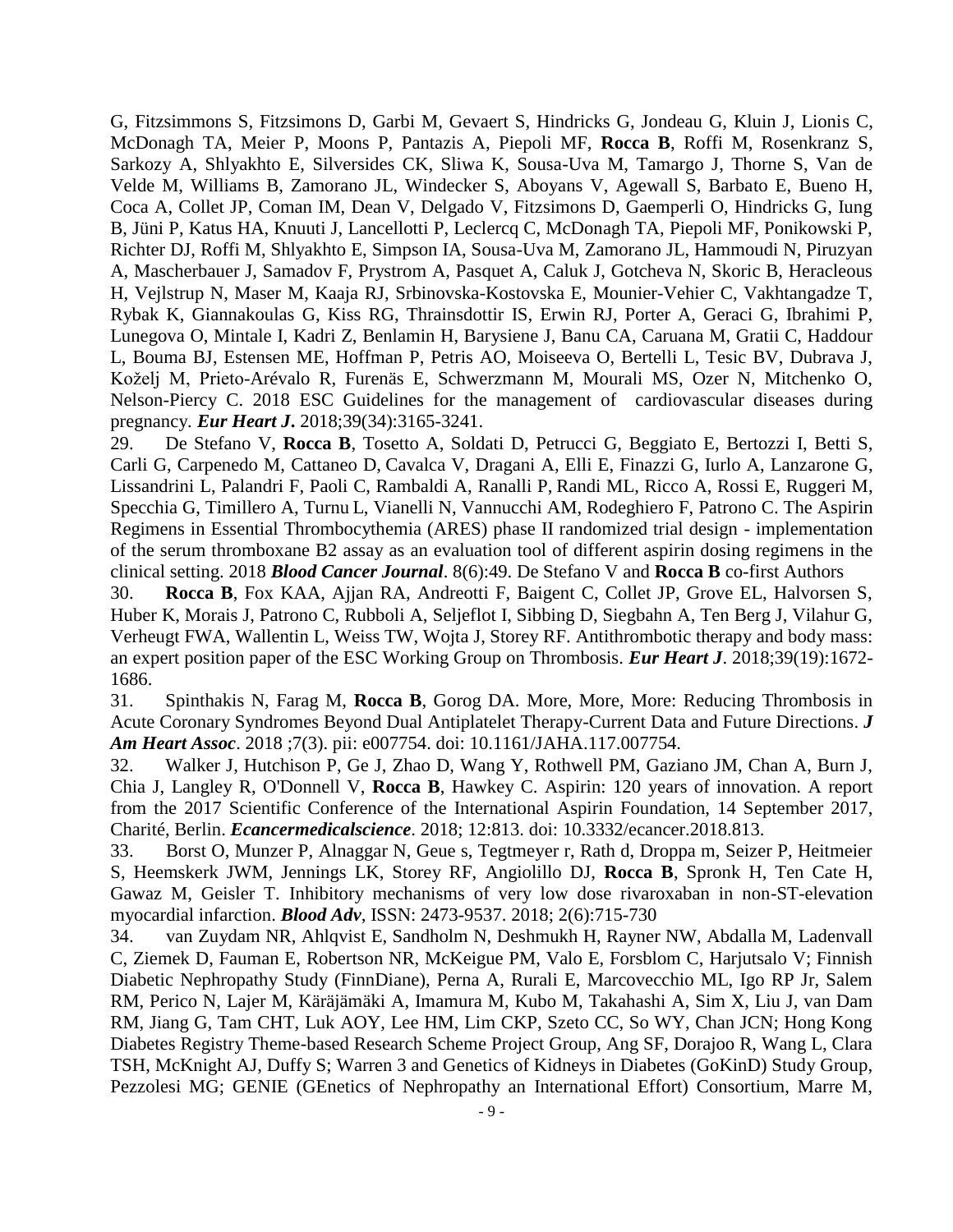Gyorgy B, Hadjadj S, Hiraki LT; Diabetes Control and Complications Trial (DCCT)/Epidemiology of Diabetes Interventions and Complications (EDIC) Research Group, Ahluwalia TS, Almgren P, Schulz CA, Orho-Melander M, Linneberg A, Christensen C, Witte DR, Grarup N, Brandslund I, Melander O, Paterson AD, Tregouet D, Maxwell AP, Lim SC, Ma RCW, Tai ES, Maeda S, Lyssenko V, Tuomi T, Krolewski AS, Rich SS, Hirschhorn JN, Florez JC, Dunger D, Pedersen O, Hansen T, Rossing P, Remuzzi G; SUrrogate markers for Micro- and Macrovascular hard endpoints for Innovative diabetes Tools (SUMMIT) Consortium, Brosnan MJ, Palmer CNA, Groop PH, Colhoun HM, Groop LC, McCarthy MI. A Genome-Wide Association Study of Diabetic Kidney Disease in Subjects With Type 2 Diabetes. *Diabetes*. 2018;67(7):1414-1427. (BR part of the SUMMIT Consortium)

35. Patrono C, Morais J, Baigent C, Collet JP, Fitzgerald D, Halvorsen S, **Rocca B**, Siegbahn A, Storey R, Vilahur G. Antiplatelet Agents for the Treatment and Prevention of Coronary Atherothrombosis. *J Am Coll Cardiol*. 2017 70(14):1760-1776.

36. Lip GL, Fauchier L, De Caterina R, Lane DA, Larsen TB, Marin F, Potpara T, Sarrafzadegan N, Collet JP, Morais J, Vilahur G, Weiss TW, Olshansky B, Narasimhan C, Varela G, Sliwa K, Pierard LA, Boriani G and **Rocca B**. Antithrombotic therapy in atrial fibrillation associated with valvular heart disease: A joint consensus document from the European Heart Rhythm Association (EHRA) and European Society of Cardiology Working Group on Thrombosis, endorsed by the ESC Working Group on Valvular Heart Disease, Cardiac Arrhythmia Society of Southern Africa (CASSA), Heart Rhythm Society (HRS), Asia Pacific Heart Rhythm Society (APHRS), South African Heart (SA Heart) Association and Sociedad Latinoamericana de Estimulación Cardíaca y Electrofisiología (SOLEACE). *Europace*. 2017 19(11):1757-1758.

37. Lip GL, Fauchier L, De Caterina R, Lane DA, Larsen TB, Marin F, Potpara T, Sarrafzadegan N, Collet JP, Morais J, Vilahur G, Weiss TW, Olshansky B, Narasimhan C, Varela G, Sliwa K, Pierard LA, Boriani G and Rocca B. Antithrombotic therapy in atrial fibrillation associated with valvular heart disease: A joint consensus document from the European Heart Rhythm Association (EHRA) and European Society of Cardiology Working Group on Thrombosis, endorsed by the ESC Working Group on Valvular Heart Disease, Cardiac Arrhythmia Society of Southern Africa (CASSA), Heart Rhythm Society (HRS), Asia Pacific Heart Rhythm Society (APHRS), South African Heart (SA Heart) Association and Sociedad Latinoamericana de Estimulación Cardíaca y Electrofisiología (SOLEACE). *Thromb Haemost.* 117(12):2215-2236, 2017

38. Zaccardi F, **Rocca B,** Rizzi A, Ciminello A, Teofili L, Ghirlanda G, De Stefano V, Pitocco D. Platelet indices and glucose control in type 1 and type 2 diabetes mellitus: a case–control study. *Nutr Metab Cardiovasc Dis***.** 2017 27(10):902-909.

39. Giaretta A, **Rocca B**, Di Camillo B, Toffolo G and Patrono C. In silico modeling of the antiplatelet pharmacodynamics of low-dose aspirin in health and disease. *Clin Pharmacol Ther*. 2017. 102(5):823-831.

40. Cavalca V, **Rocca B**, Veglia F, Petrucci G, Porro B, Myasoedova V, De Cristofaro R, Turnu L, Bonomi A, Songia P, Cavallotti L, Zanobini M, Camera M, Alamanni F, Parolari A, Patrono C, Tremoli E. On-pump Cardiac Surgery Enhances Platelet Renewal and Impairs Aspirin Pharmacodynamics: Effects of Improved Dosing Regimens (*corresponding Author*). *Clin Pharmacol Ther.* 2017. doi: 10.1002/cpt.702. 102(5):849-858.

41. Patrono C, **Rocca B**. Type 2 Diabetes, Obesity, and Aspirin Responsiveness. *J Am Coll Cardiol*. 2017 2017;69(6):613-615.

42. Halvorsen S, Storey RF, **Rocca B**, Sibbing D, Ten Berg J, Grove EL, Weiss TW, Collet JP, Andreotti F, Gulba DC, Lip GY, Husted S, Vilahur G, Morais J, Verheugt FW, Lanas A, Al-Shahi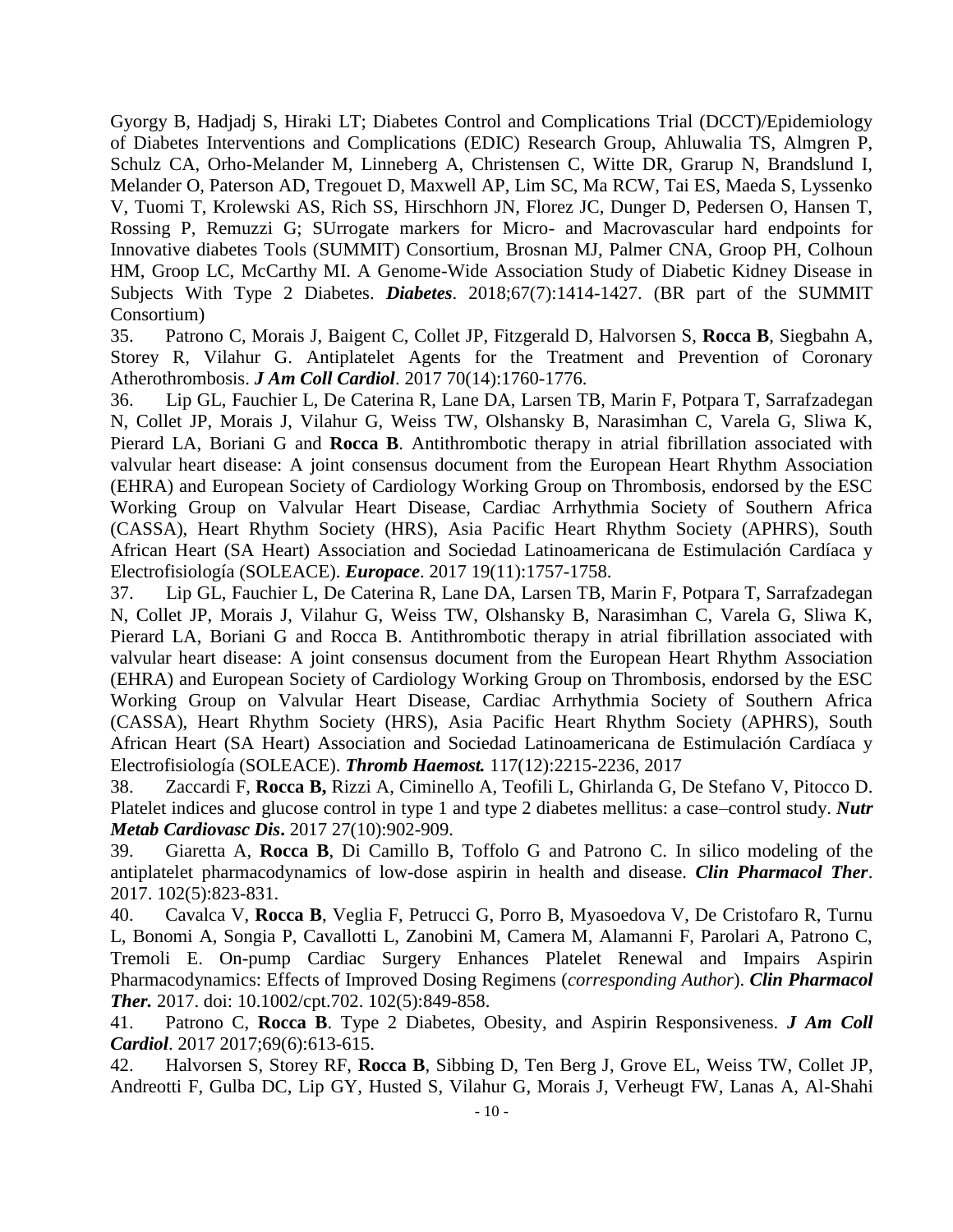Salman R, Steg PG, Huber K; ESC Working Group on Thrombosis. Management of antithrombotic therapy after bleeding in patients with coronary artery disease and/or atrial fibrillation: expert consensus paper of the European Society of Cardiology Working Group on Thrombosis. *Eur Heart J.* 2017. 38(19):1455-1462. doi: 10.1002/cpt.694.

43. Russo NW, Petrucci G, **Rocca B**. Aspirin, stroke and drug-drug interactions. *Vasc Pharmacol*. 2016;87:14-22.

44. Petrucci G, Rizzi A, Cavalca V, Habib A, Pitocco D, Veglia F, Ranalli P, Zaccardi F , Pagliaccia F, Tremoli E, Patrono C, **Rocca B**. Patient-independent variables affecting the assessment of aspirin responsiveness by serum thromboxane measurement. *Thromb Haemost*. 2016;116(5):891- 896.

**45. Rocca B**, Husted S. Safety of Antithrombotic Agents in Elderly Patients with Acute Coronary Syndromes. *Drugs & Aging*. 2016. 33(4):233-48

46. Zaccardi F, Rizzi A, Petrucci G, Ciaffardini F, Tanese L, Pagliaccia F, Cavalca V, Ciminello A, Habib A, Rizzo P, Squellerio I, Tremoli E, **Rocca B**, Pitocco D and Patrono C. In vivo platelet activation and aspirin responsiveness in type 1 diabetes mellitus. *Diabetes*. 2016; 65 (2):503-509. *Rocca B corresponding Author*.

47. Andreotti F, **Rocca B**, Husted S, Ramzi A, ten Berg J, Cattaneo M, Collet JP, De Caterina R, Fox KAA, Halvorsen S, Huber K, Hylek EM, Lip G, Montalescot G, Morais J, Patrono C, Verheugt FWA, Wallentin L, Weiss TW, Storey RF on behalf of the ESC Thrombosis Working Group. Antithrombotic therapy in the elderly: expert position paper of the European Society of Cardiology Working Group on Thrombosis. *Eur Heart Jour*. 2015;36(46):3238-49

48. **Rocca B** and Patrono C. Platelet progenitors: the hidden drug target. *Eur Heart Jour*. 2015;36(45):3211-3.

49. Barbieri S, Petrucci G, Amadio P, Tarantino E, Pesce M, Machlus KR, Ranelletti FO, Granellini S, **Rocca B**, Weksler BB, Italiano JE Jr, Tremoli E. Abnormal Megakaryopoiesis and Platelet Function in Cyclooxygenase-2-Deficient Mice. *Thromb Haemost*. 2015; 114(6):1218-29.

50. Lancellotti S, Dragani A, Ranalli P, Petrucci G, Basso M, Tartaglione R, **Rocca B** and De Cristofaro R. Qualitative and quantitative modifications of von Willebrand factor in patients with essential thrombocythemia and controlled platelet count. *J Thromb Haemost*..2015;13(7):1226-37 *(BR corresponding Author)*.

51. Zaccardi F, **Rocca B**, Pitocco D, Tanese L, Rizzi A, Ghirlanda G. Mean Platelet Volume, Platelet Distribution Width, and Platelet Count in Type 2 Diabetes Mellitus, Impaired Fasting Glucose, and Metabolic Syndrome: systematic review and meta-analysis. *Diab/Metab Res Rev*. 2015, 31(4):402-10. doi: 10.1002/dmrr.2625.

*52.* Cavalca V\*, **Rocca B\***, Squellerio I, Dragani A, Veglia F, Pagliaccia F, Porro B, Barbieri S, Tremoli E and Patrono C. In vivo prostacyclin biosynthesis and effects of different aspirin regimens in patients with essential tmbocythemia. *Thromb Haemosts*. 2014; 112(1):118-27 (\**CV and RB equal Contributors)*

53. Pagliaccia F, Habib A, Pitocco D, Petrucci G, Zaccardi F, di Stasio E, **Rocca B**. Stability of urinary thromboxane A2 metabolites and adaptation of the extraction method to small urine volume. *Clin Lab.* 2014; 60(1):105-11.

54. Patrono C, **Rocca B,** De Stefano V. Platelet Activation and Inhibition in Polycythemia Vera and Essential Thrombocythemia*. Blood.* 2013;121(10):1701-11.

**55. Rocca B,** Dragani A, Pagliaccia F. Tailoring aspirin therapy. *Expert Rev Cardiovasc Ther***.** 2013**;** 11(3):365-79.

56. Pitocco D, Zaccardi F, Tarzia P, Milo M, Scavone G, Rizzo P, Pagliaccia F, Nerla R, Di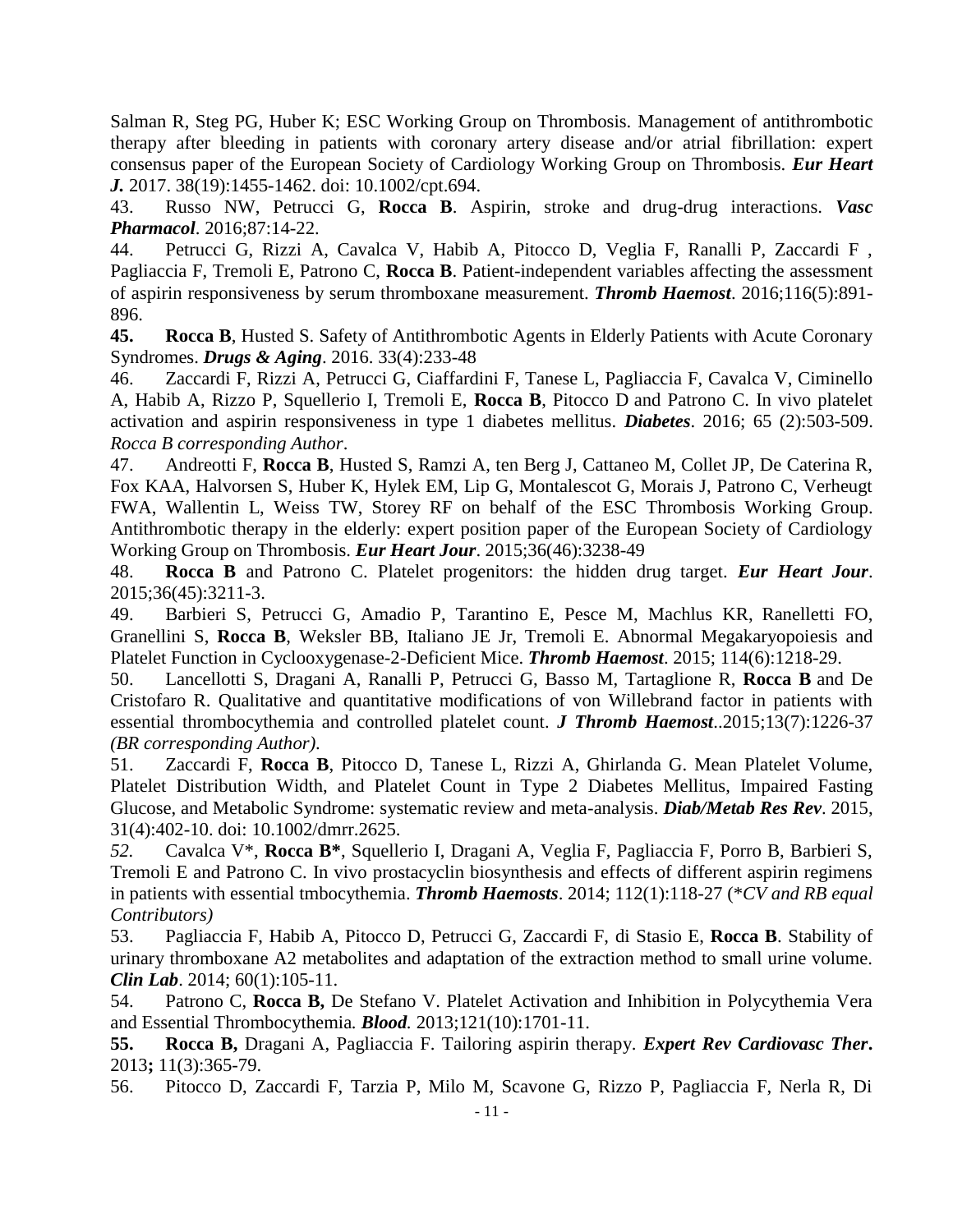Franco A, Manto A, **Rocca B**, Lanza GA, Crea F, Ghirlanda G. Metformin improves endothelial function in type 1 diabetic subjects: a pilot, placebo-controlled randomized study. *Diab Obes Metab***.** 2013; 15(5):427-31.

57. **Rocca B,** Santilli F, Pitocco D, Mucci L, Petrucci G, Vitacolonna E, Lattanzio S, Mattoscio D, Zaccardi F, Liani R, Vazzana N, Del Ponte A, Ferrante E, Martini F, Cardillo C, Morsetti R, Mirabella M, Ghirlanda G, Davì G, Patrono C. The Recovery of Platelet Cyclooxygenase Activity Explains Interindividual Variability in Responsiveness to Low-Dose Aspirin in Patients With and Without Diabetes. *J Thromb Haemost*. 2012; 10(7):1220-30.

58. Patrono C, **Rocca B**. Aspirin and Other COX-1 Inhibitors. Handb Exp Pharmacol. 2012;(210):137-64.

59. Patrono C, **Rocca B.** Interindividual variability in response to aspirin and P2Y12 blockers in patients at high cardiovascular risk-the state of evidence. *Dialogues Cardiovasc Med*, 2011;16:5-20.

60. Pascale S, Petrucci G, Dragani A, Habib A, Zaccardi F, Pagliaccia F, Pocaterra D, Ragazzoni E, Rolandi G, **Rocca B**, Patrono C. Aspirin-insensitive thromboxane biosynthesis in essential thrombocythemia is explained by accelerated renewal of the drug target. *Blood*. 2012;119(15):3595- 603. (*Rocca B corresponding Author*)

61. **Rocca B**, Petrucci G. Variability in the Responsiveness to Low-Dose Aspirin: Pharmacological and Disease-Related Mechanisms. *Thrombosis*, 2012;2012:376721.

62. Framarino Dei Malatesta M, Corona LE, De Luca L, **Rocca B**, Manzia TM, Orlando G, Tisone G, Iaria G. Successful pregnancy in a living-related kidney transplant recipient who received sirolimus throughout the whole gestation. *Transplantation.* 2011;91(9):e69-71.

63. Cesario A, **Rocca B**, Rutella S. The Interplay between Indoleamine 2,3-Dioxygenase 1 (IDO1) and Cyclooxygenase (COX)-2 In Chronic Inflammation and Cancer. *Curr Medicin Chem*. 2011. 18:2263-71.

64. Simeoni S, Biselli R, D'Amelio R, **Rocca B**, Lattanzio S, Mucci L, Davì G, Patacchioli FR. Stress-induced salivary cortisol secretion during hypobaric hypoxia challenge and in vivo urinary thromboxane production in healthy male subjects. *Stress* 2011;14:282-9.

65. Patrono C, **Rocca B.** Interindividual variability in response to aspirin and P2Y12 blockers in patients at high cardiaovascular risk-the state of evidence. *Dialogues in Cardiovascular Medicine*, 2011;16:5-20

66. Petrucci G, De Cristofaro R, Rutella S, Ranelletti FO, Pocaterra D, Lancellotti S, Habib A, Patrono C, **Rocca B**. Prostaglandin E2 differentially modulates human platelet function through the EP2 and EP3 receptors. *J Pharmacol Exp Ther* 2011;336(2):391-402.

67. Mattoscio D, Evangelista V, De Cristofaro R, Recchiuti A, Pandolci A, Di Silvestre S, Manarini S, Martelli N, **Rocca B**, Petrucci G, Angelici D, Battistini L, Robuffo I, Pensabene T, Pieroni L, Furnari M, Pardo F, Quattrucci S, Lancellotti S, Davì G, Romano M. Cystic fibrosis transmembrane conductance regulator (CFTR) expression in human platelets: impact on mediators and mechanisms of the inflammatory response. *FASEB J* 2010;24(10):3970-80.

68. Arcangeli A, **Rocca B**, Salvatori G, Ciancia M, De Cristofaro R, Antonelli M. Heparin versus prostacyclin in continuous hemodiafiltration for acute renal failure: Effects on platelet function in the systemic circulation and across the filter. *Thromb Res*. 2010;126(1):24-31.

69. Patrono C, **Rocca B**. The future of antiplatelet therapy in cardiovascular disease. *Annu Rev Med*. 2010; 61:49-61.

70. **Rocca B**, Petrucci G. Personalized Medicine, pharmacogenetics and clopidogrel: unraveling variability of response. *Mol Interv* 2010; 10:12-19.

71. Lancellotti S, De Filippis V, Pozzi N, Peyvandi F, Palla R, **Rocca B**, Rutella S, Pitocco D,